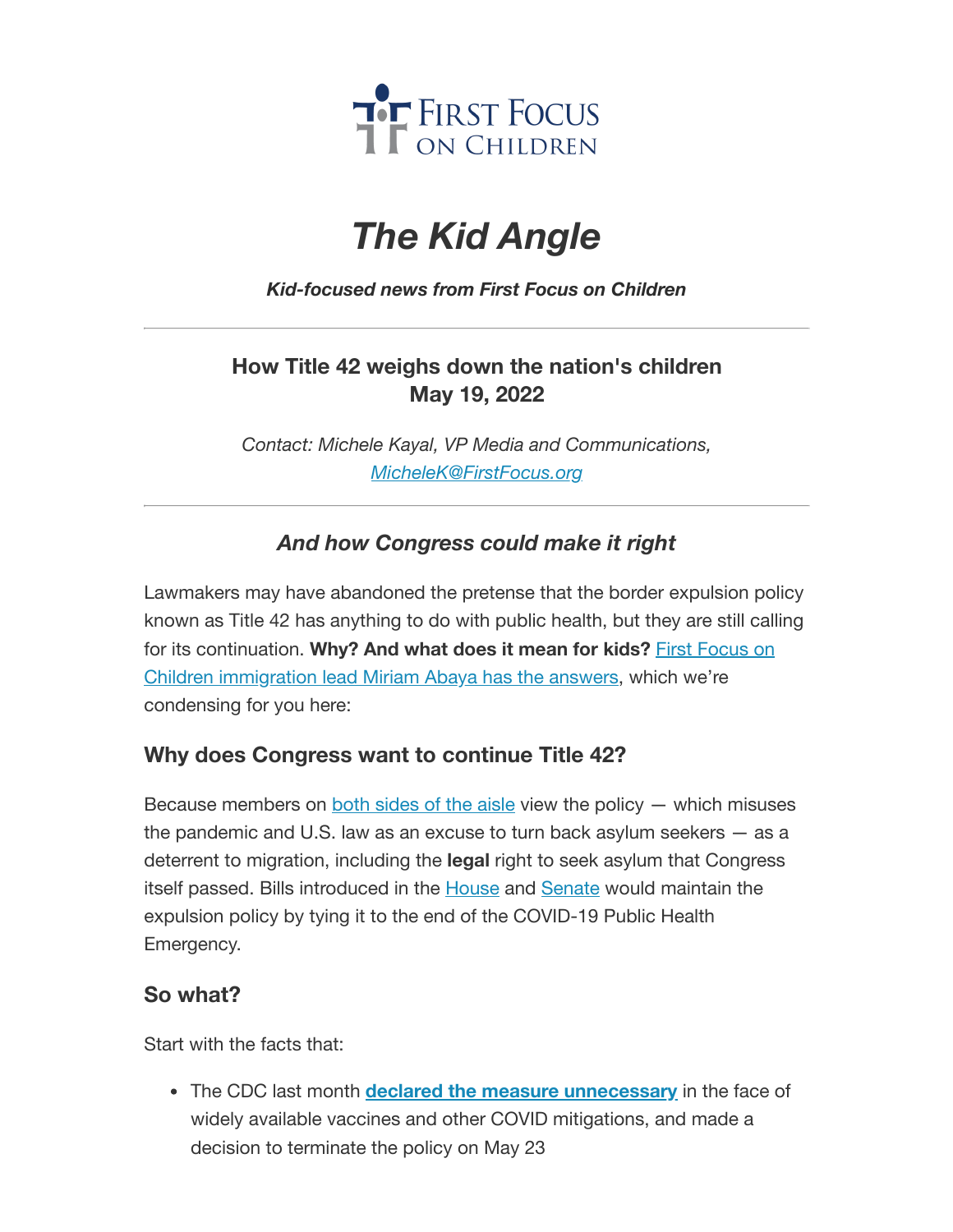Lawmakers are using the policy as a **pawn to block critical funding** for COVID-19 mitigation

#### **What does this have to do with kids?**

**No one needs COVID [mitigation](https://action.campaignforchildren.org/r?u=FzF-KU0ygDWc21UK_uySejzGzcNIqw_uw330mZshTahPPp1lwaORfFmWDVdBbnuzR7AsWZV1fRUKi-gRu7Dvu2lQlF6h6dKGa8LFMr5qlRc&e=6d50ef9bac605c372bd31a2e7c9cacfd&utm_source=ffcc&utm_medium=email&utm_campaign=_101_title_42&n=7&test_email=1) more than children**. Cases of childhood COVID continue to rise and children remain the largest unvaccinated group in the country.

In addition, **Title 42 subjects children to physical and emotional violence:**

- **[29,000](https://action.campaignforchildren.org/r?u=SZKVlGx1onj1sPVR1hUoGXeGoxl3pdtTxjTtbRvNcA-TPhfN265kyqEQ4E-K94EPp33ZEAXBIxATob4vV9PojrmR_PALx4gZyTSrzZ__IU6brgNrlGKWUkGFxy-yDzXb&e=6d50ef9bac605c372bd31a2e7c9cacfd&utm_source=ffcc&utm_medium=email&utm_campaign=_101_title_42&n=8&test_email=1) children in families were expelled** in just the first five months of 2021
- More than **[2,100](https://action.campaignforchildren.org/r?u=BiDEj8yGy-h4To0LUa2Pcp-tt0D7tq4zvCrWq8EpWN8zRgHn3i9hliq44YEC7SitsoJEb4kguIRW9NlGLIqX2jQOOzKlLbVJlAhGIEeAhWI&e=6d50ef9bac605c372bd31a2e7c9cacfd&utm_source=ffcc&utm_medium=email&utm_campaign=_101_title_42&n=9&test_email=1) children experienced family separation** during those first five months
- Human rights organizations have recorded **more than [10,000](https://action.campaignforchildren.org/r?u=SZKVlGx1onj1sPVR1hUoGXeGoxl3pdtTxjTtbRvNcA-TPhfN265kyqEQ4E-K94EPqbaCNXW-h0RvFgScKc2pd8lVDZpfjwFVOT-lULd6niw&e=6d50ef9bac605c372bd31a2e7c9cacfd&utm_source=ffcc&utm_medium=email&utm_campaign=_101_title_42&n=10&test_email=1) reported cases of kidnapping, torture, rape** and other violence against people expelled, including children. This number is likely a gross underestimation.

#### **What needs to be done?**

Lawmakers must decouple immigration policy from public health decisionmaking. COVID-19 funding must be voted on **without** harmful amendments that would keep Title 42 in place.

#### **And lawmakers, finally, must ask "What policy is best for children?"**

The answer would yield clear, common-sense border solutions that advance the health, safety, family unity, and development of children and that, in fact, create a fair, orderly, and humane immigration system. **Border policies must:**

- Welcome and process children, families, and individuals seeking asylum in a manner that **keeps families together, provides humanitarian assistance, and connects them with government-supported organizations** providing shelter, reception, and support for people's immigration cases and final destinations
- Allow children and their families to **pursue their immigration cases in the community** with access to community-based services that help them understand the immigration system and recover from their trauma
- Grant children and families a **fair opportunity to make their claim for protection** within a meaningful timeframe, and with legal and social services to develop their immigration case